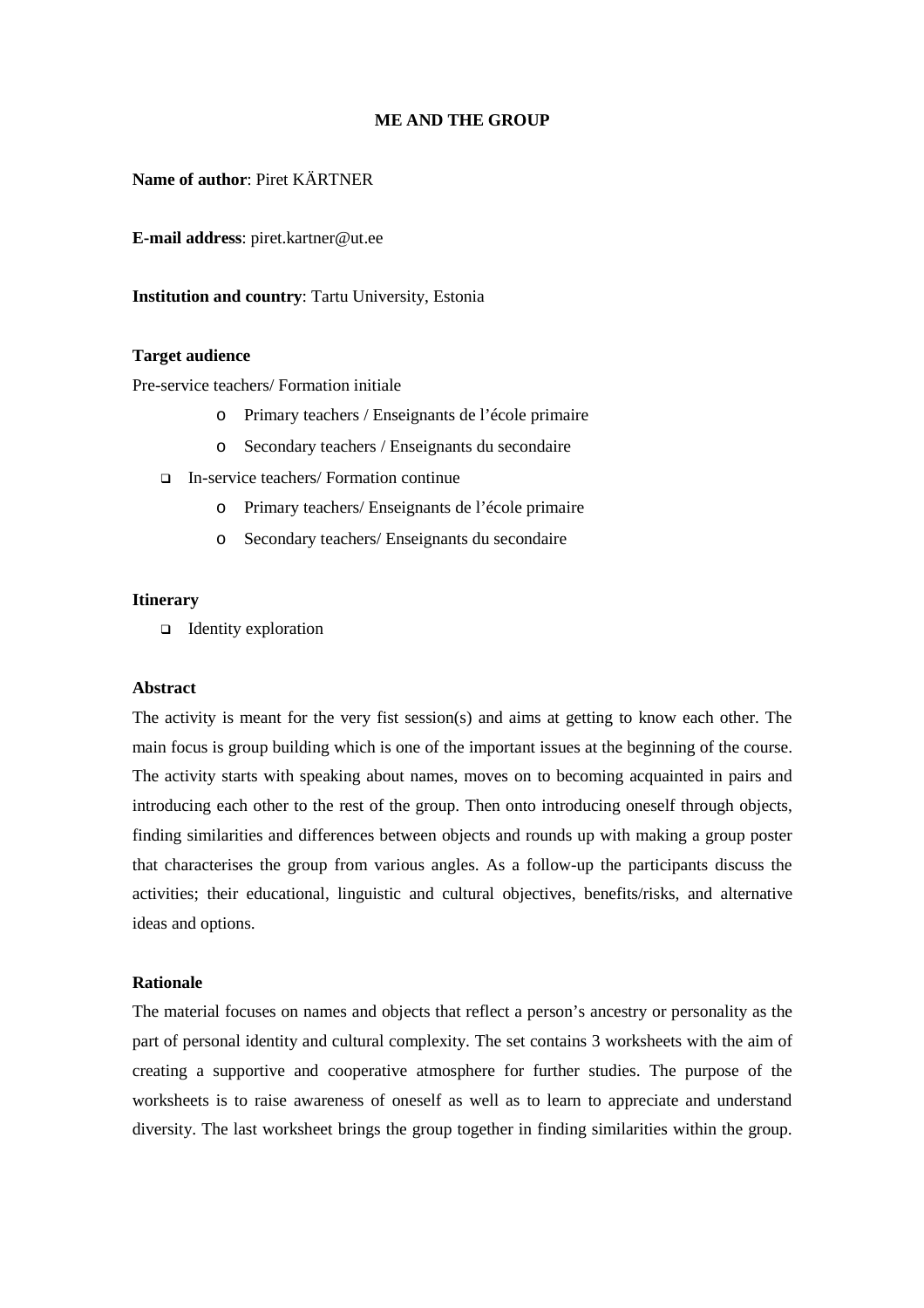The participants are also encouraged to discuss the activities and worksheets and think about to what extent these are applicable in the classroom environment on their own.

# **Personal and social dimensions**

- Observing the linguistic and cultural diversity of contexts and individuals;
- Recognising the linguistic and cultural complexity of individual and collective identities
- Bringing together a group of students who have not worked together therefore encouraging cooperation, openness and understanding

## **Professional dimensions**

- Enhancing the school as a focal point of social and cultural development
- Observing, analysing and making use of the diversity that exists in one's teaching environment
- Creating, experimenting with and evaluating educational projects ultimately aimed at developing plurilingual and pluricultural skills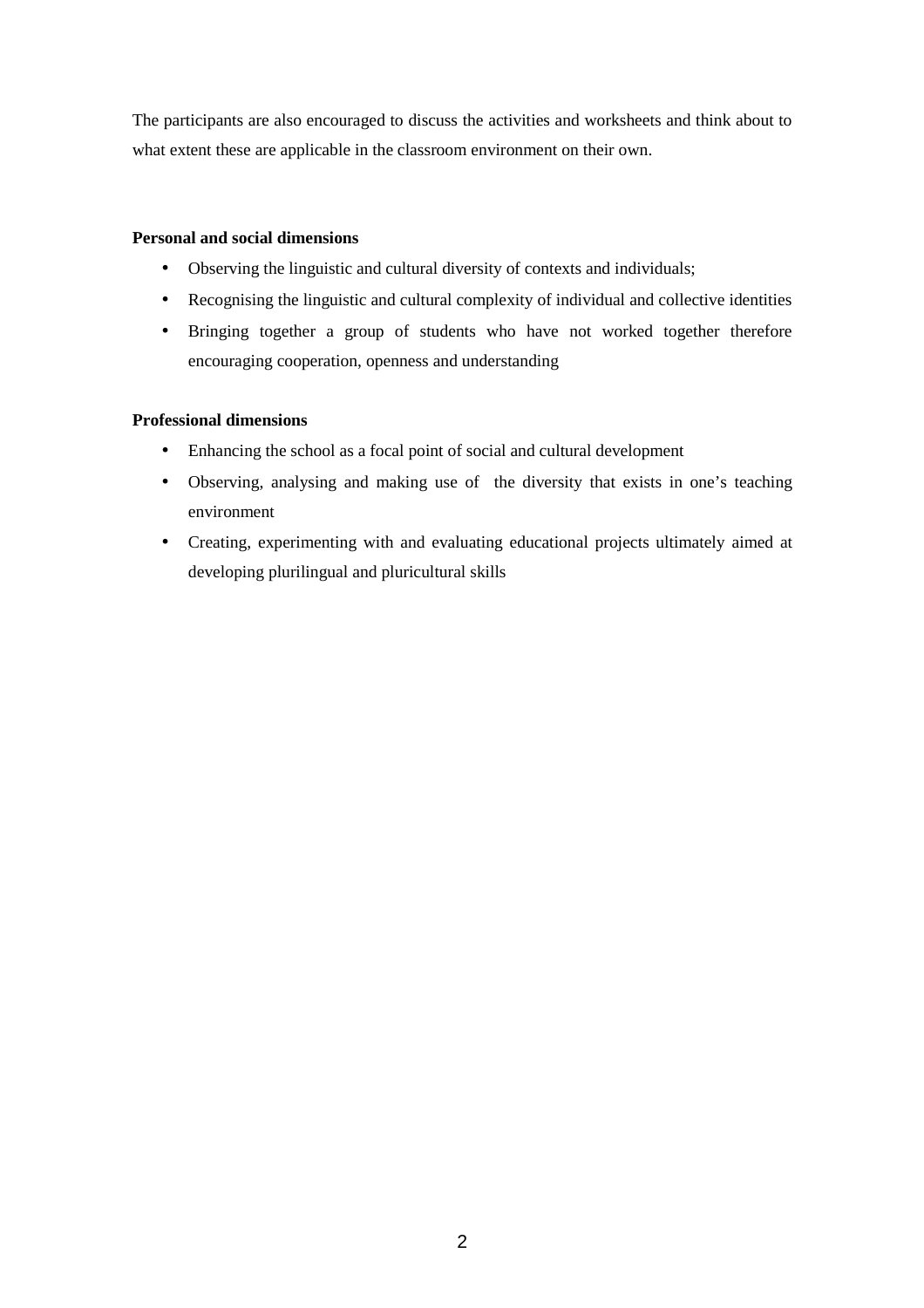# **Worksheet 1 NAMES**

**Timing** :45'

**Material required**: One question sheet per student



# **I. Answer the questions**

- 1. Write your  $1<sup>st</sup>$  name and your family name here.
- 2. Can your 1st or family name be translated into English? Does it have a meaning?
- 3. How would you like to be addressed as an individual (name) and as a cultural group (e.g. African American, Asian, Estonian, Black, a person of colour, etc) or social group?
- 4. Do you know the origin of your 1st or family name?
- 5. Can your name be shortened (like Alex for Alexander)?
- 6. Do you know why your parents named you as they did?
- 7. In what way(s) are you like your name?
- 8. Do you have nicknames given by members of your family or friends? How did they arise?
- 9. Would you like to change your family name on marriage? Why?
- 10. Is your name usually pronounced and spelt correctly by other people? How do you feel and what do you do if it's not?
- 11. If you could choose another name (as an alias) which name in your language or some other language would you choose and why?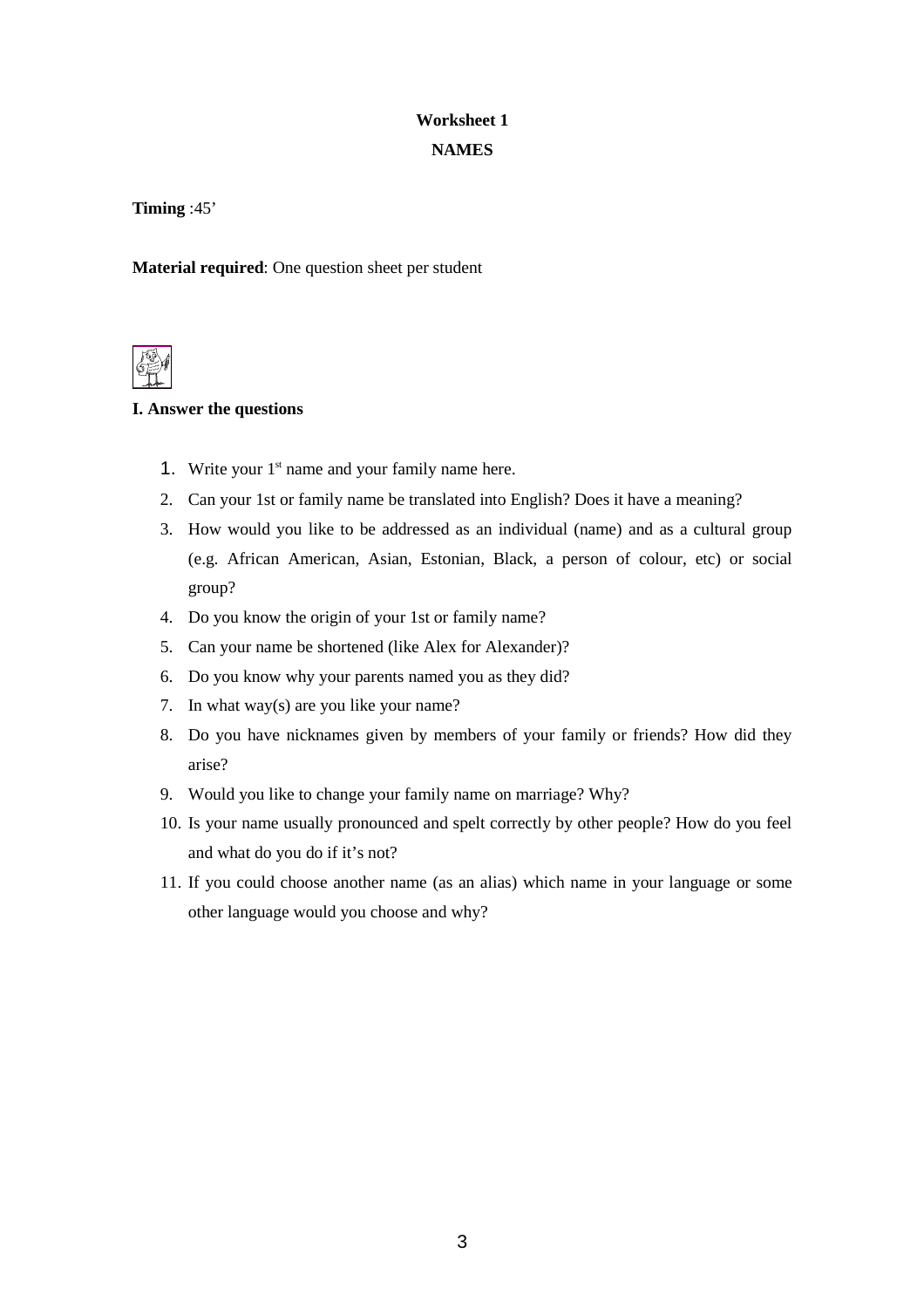

**II. Discuss and compare the answers in pairs.**



**III. Mix and mingle, introduce yourself and talk about your name to at least five people in the group**.



**IV. The students are seated in 2 rows facing each other. Everyone writes his/her 1st and family name on the slip of paper and writes 3-5 words about him/herself and draws 1-2 symbols that are important for him/her.** 

**The pairs facing each other exchange the slips. They go through the information on the slips. After that they can ask questions of the partner(s) about the symbols and make notes.**



**V. The partners introduce each other to the rest of the group.**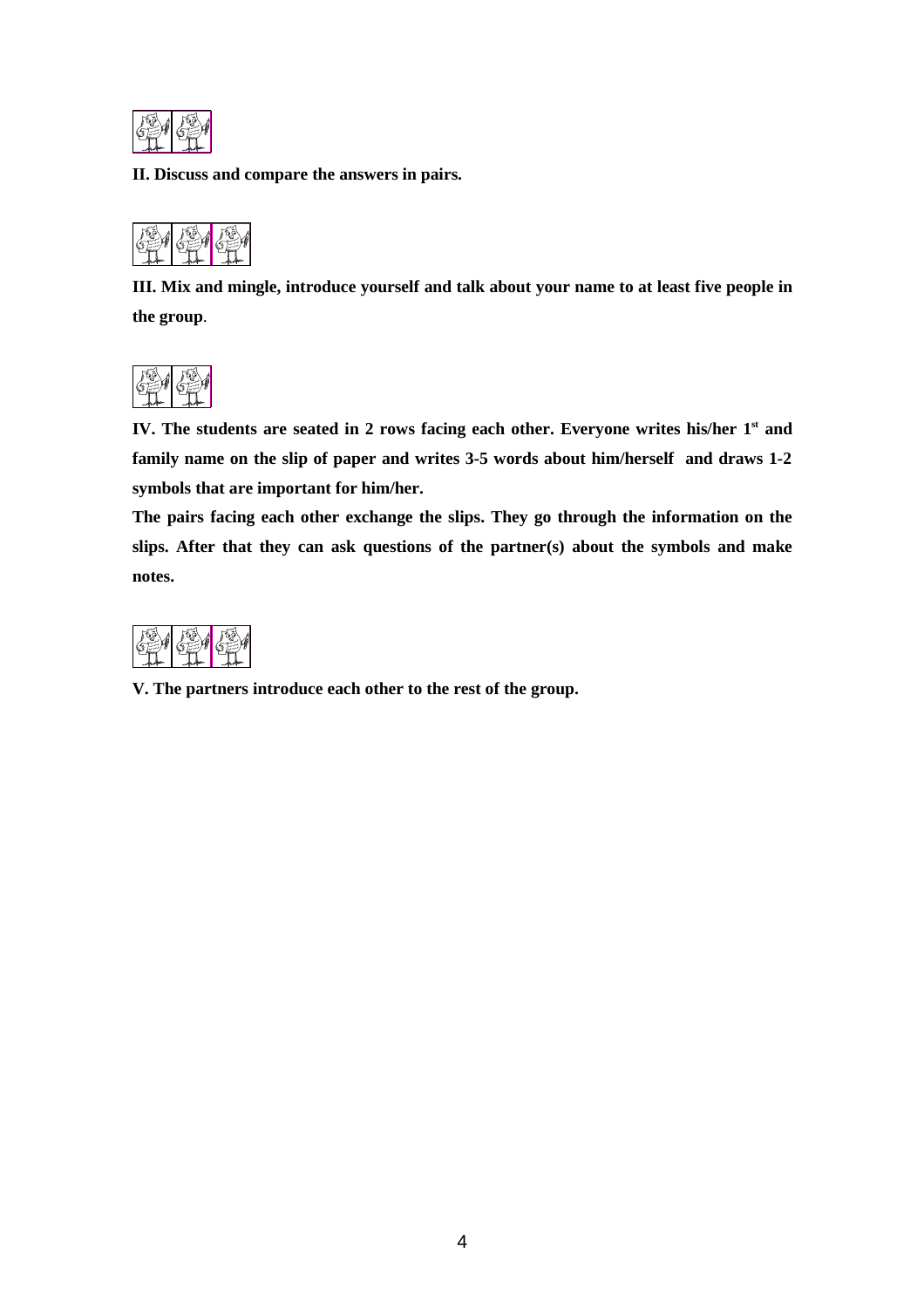# **Worksheet 2 IT IS IMPORTANT FOR ME**

# **Timing**: 45'

**Material required**: objects that reflect something about ancestry/home/ culture/ personality, or just objects that are important for students which are brought by students into the classroom.

# **Description of the activities**



- I. Sit in a circle and talk for 2-3 minutes about your object and its links to you, your culture and your family. When you are done, put it on the table inside the circle.
- II. When one has finished with his/her story questions may be asked or stories can be commented on.
- III. When all the stories are heard, the students are encouraged to bring out similarities and statements which have surprised them - for their own objects and the objects of their peers.



Optional follow-up

IV. The students are paired and are asked to write about the other person's artefact. Before writing the writer can ask additional questions to clarify matters. Then the students exchange their writings and the owner of the artefact can add to or correct the sample. Then the final versions are displayed on the walls of the classroom for everyone to read.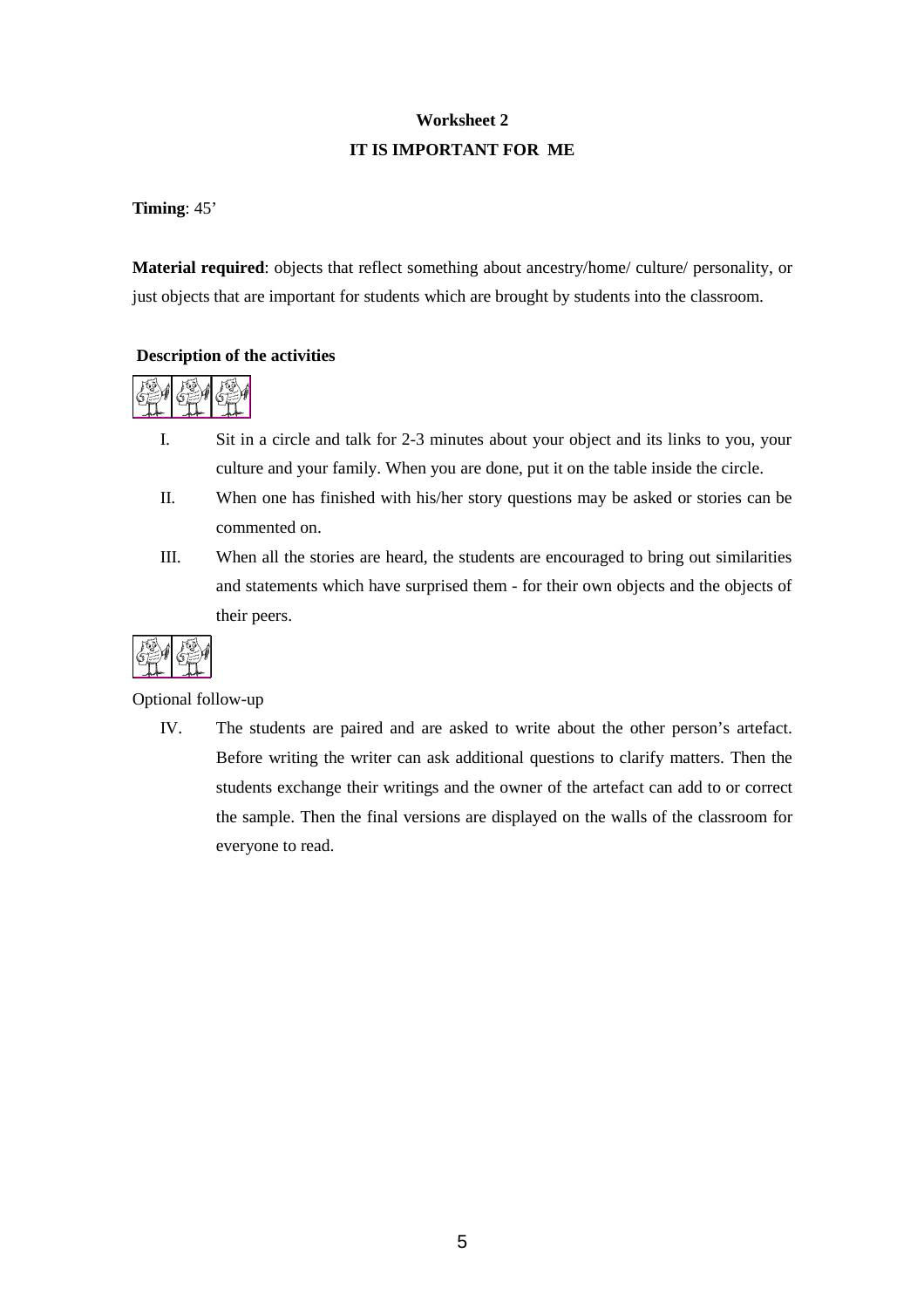# **Worksheet 3 BRINGING TOGETHER INDIVIDUALS: GROUP FORMATION**

**Timing**: 60' **Material required**: large sheets of paper and pens **Description of the activities** 



- I. The students sit in a circle and a 'secretary' is chosen. The students take turns to ask questions from who in the group they would like to get answers to concerning their names, e.g. I wonder who in the group has a middle name. The students either put up their hands or give the answers (it depends on the language level of the group). The trainer can ask additional questions if necessary. The 'secretary' writes down the answers, e.g. 5 students in our group have middle names, etc
- II. When the name round is done, the object round follows. When there is time left the trainer might suggest other rounds, e.g. hobbies, education, family, etc
- III. The posters are displayed on the wall.